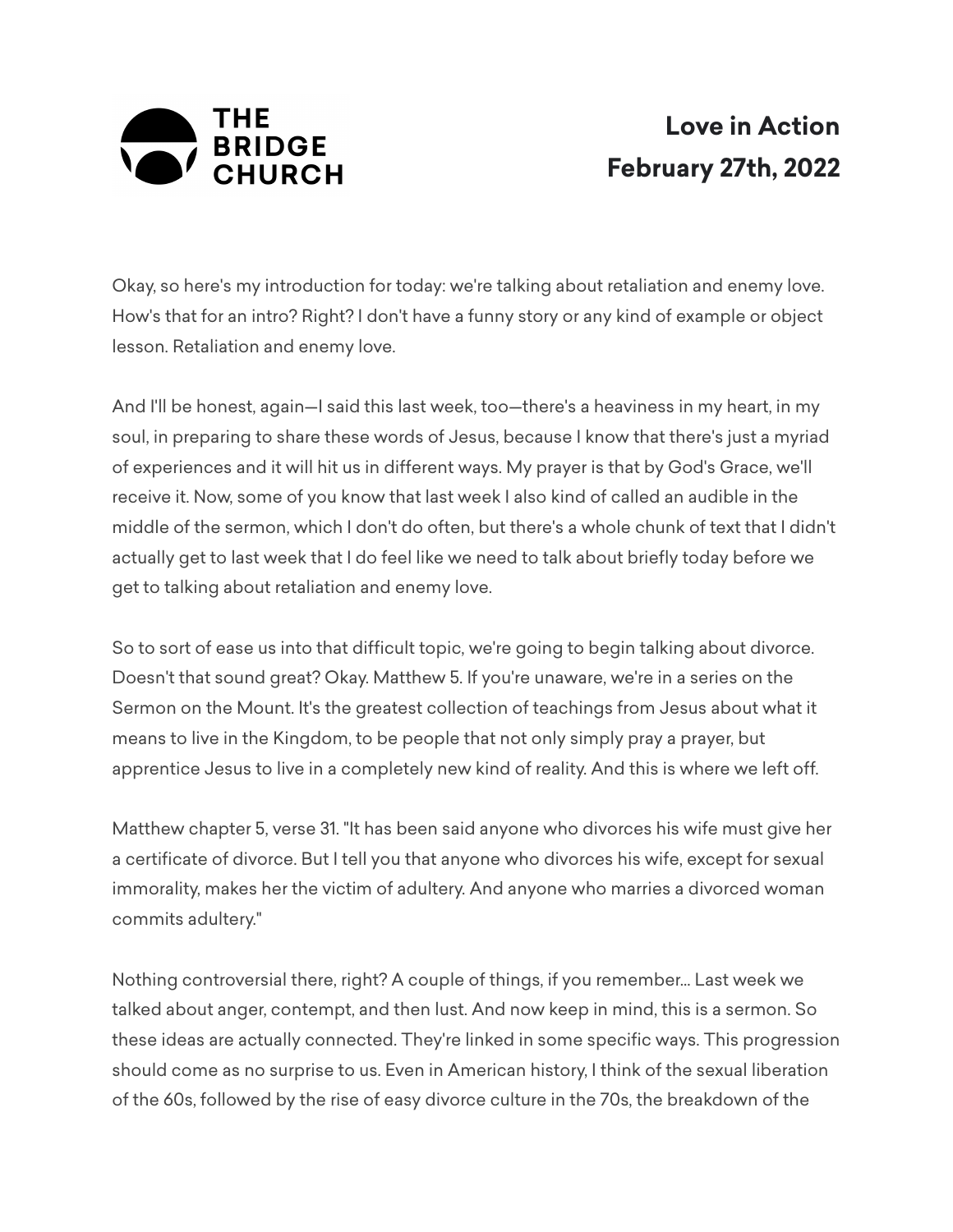family in the 80s, the rise of hook-up culture in the 90s, and the redefinition of sexuality in the 2000s. And now sociologists are talking about the end of sex in Western civilization.

In fact, did you know that young Americans are having less sex in over 25 years? Less sex in over 25 years now? I think there are many reasons for this. I think the chief of those is pornography. I think it's the main reason.

But there's a sequence here, I believe, to anger, contempt, lust, and now divorce. Before I get into this at all, I also know that this is really personal for a lot of us. This isn't some disembodied sort of topical discussion, but the conversation around divorce has come frighteningly close to a lot of us. Now, in verse 31, here Jesus is making an obscure reference to an obscure passage in Deuteronomy 24. I highly recommend you read it sometime. We don't have time to unpack it, but this is what we talked about last week.

Jesus is saying, "You've heard it said, I tell you the truth." He's not only referring to Old Testament law, but in many cases, misinterpretations of that law. So let's unpack some terms here, just so we're all clear. We talked about a certificate of divorce. This was essentially like a pink slip of sorts that a husband was allowed to give his wife at any time, and the passage talks about it being for something indecent. This was about—this passage here—the aftermath of divorce and mitigating its devastating effect on women in ancient society. Jesus here is talking about referencing this passage in Deuteronomy 24. Here's how to guard against the oppression of women.

I didn't know this until preparing, but under Babylonian law, a man could reclaim his wife after divorce for up to five years, because in that context, in that culture, she was little more than property. In Deuteronomy 24, Moses is saying, "At least give her a document to say that she's free to remarry."

Now, again, this is really important to recognize in Jesus' day. There was a heated debate about that phrase, "something indecent". In Deuteronomy 24, most rabbis agreed that it meant adultery. But a generation before Jesus, there was sort of this "rock star Rabbi" which existed, that's a thing I just made up—a rock star Rabbi named Hallel who introduced a radical new Jesus-argues-wrong interpretation, that something indecent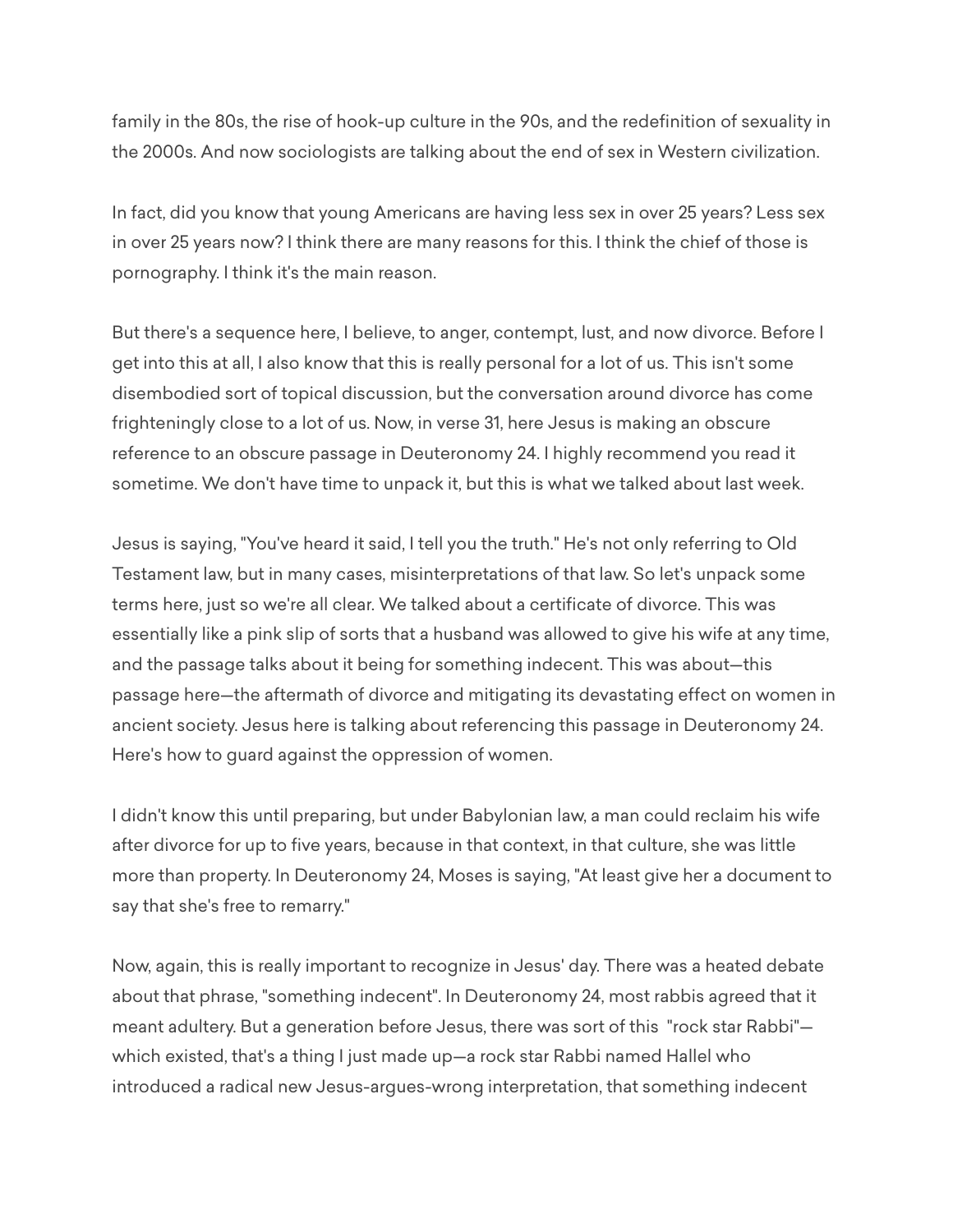was actually way broader than that, and introduced and implemented something called "any-reason divorce".

So at the time of Jesus, in first-century Jewish context, a man could divorce a woman for almost any reason, literally—if she like burnt the dinner, if he found her displeasing to look at, if she looked at him or someone else wrong... In some cultures, if she listen to Nickelback, like, it would be... Sorry, I needed us to come for air for a second.

Jesus here, in Matthew, is saying, "I know the popular interpretation right now, and I'm telling you the right way to interpret it." He's saying if you divorce just because she's not pleasing to you, in Jesus' mind, that's adultery. He's addressing the byproduct of objectification and oppression of women. I don't mean this to sound too heavy-handed, but I think they're connected. I think it starts at objectification, but the common end to objectification is oppression.

Now, I realize, especially in the English, at first blush, it sounds like Jesus is saying you can only get a divorce if your spouse has an affair. And some of us may be thinking, "What about desertion? Doesn't Paul talk about that somewhere?" Or maybe we're thinking, "What about the case of abuse?" And I do need to say this: if you're in a relationship and you are physically in harm, if you are being abused, you need to get to safety. Find people who will rally, protect you, and walk alongside you.

I'm just saying this as your pastor and as your friend, and these are all great questions for another time. In fact, in Matthew 19, Jesus actually goes into depth on this conversation about divorce and remarriage. And that's actually not what he's doing here. If you'd like a book to read, by the way, I highly recommend "Divorce and Remarriage in the Church" by David Brewer. It's a short read. It's an incredibly helpful treatment about a very hot button issue.

But here in Matthew 5, Jesus is not giving an in-depth, comprehensive answer to divorce and remarriage. He's not answering the question, "When can I get a divorce?" He's tackling lust and an easy divorce culture that favored men over women. He's calling his followers, his apprentices to a different view of marriage.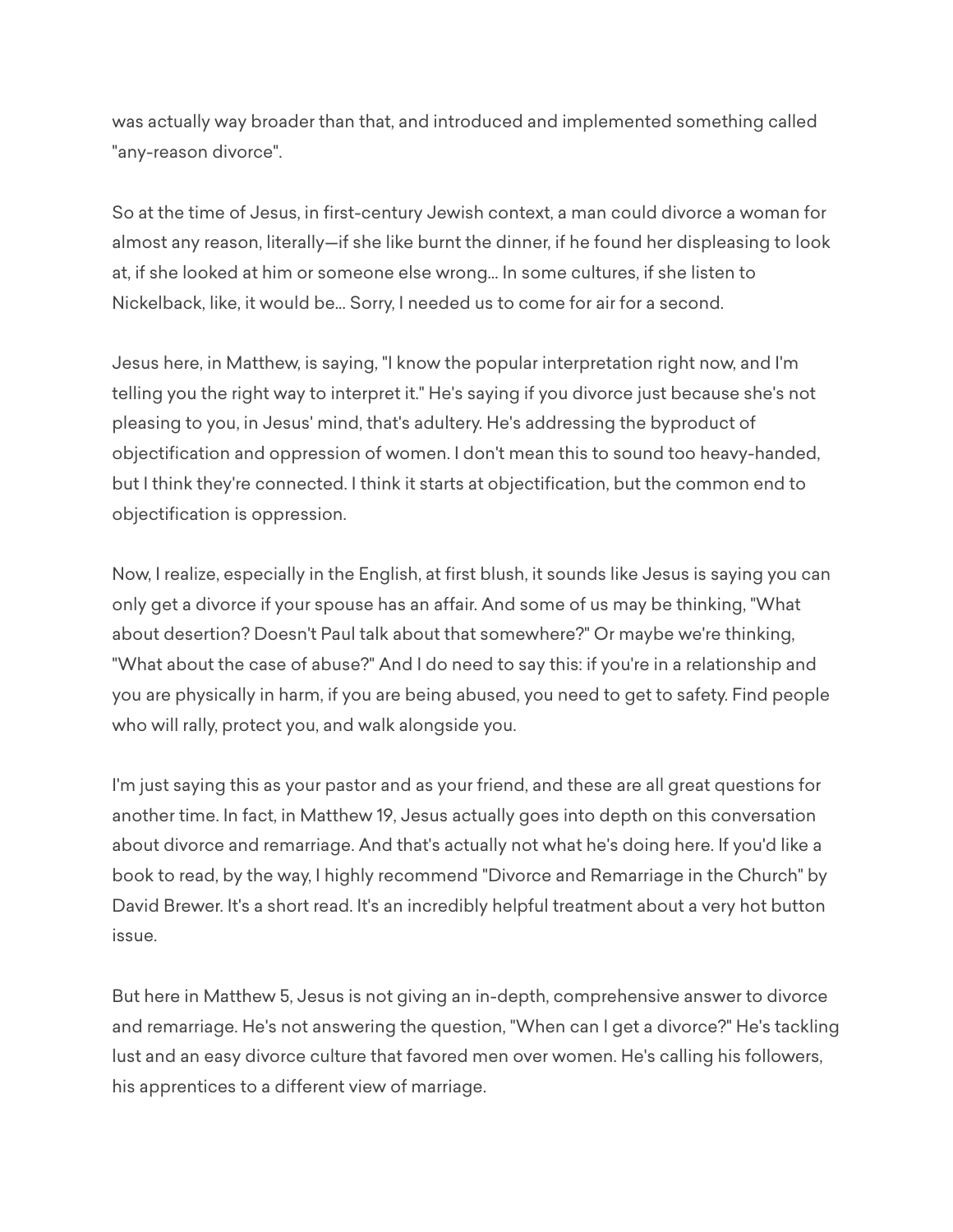He wants them to understand it's not a contract, it's a covenant. It's something else entirely. It's not just a declaration of present love, as important as that is; it's the promise of future love. He's wanting to elevate in their mind. He's challenging them to ask the question if they had a high view or a low view of marriage, because what he's getting at... He's saying to hold marriage in low regard is to also hold contempt for God.

Because ultimately, and I believe this with all my heart, when the two become one, who does that? It's not the bride and groom. It's not even the pastor or the priest. It's God himself. God himself makes the two into one, which, by the way, Genesis says "the two should become one", not "the haves become whole." Okay? You're not incomplete. Marriage does not make you whole—Jesus does, right? That's good news for all of us.

But he's asking them to raise and elevate marriage, in their mind and in their culture. Jesus says, "You must regard her as more valuable than your culture does right now." This is a call to honor women—not to objectify, not to abuse. That's what's happening here in Matthew 5. Okay.

Are we okay? You want to move on to oaths? Perfect. I'm sure that's what you're asking for. Matthew chapter 5, verse 33.

"Again, you have heard that it was said"—again, referring to something they would have known—"You've heard that it was said to the people long ago, 'Do not break your oath,' but fulfill the Lord the vows you have made. But I tell you, do not swear an oath at all, either by heaven, for it is God's throne, or by the earth, for it is footstool, or by Jerusalem, for it is the city of the great King. And do not swear by your head, for you cannot make even one hair white or black. All you need to say is simply yes or no. Anything beyond this comes from the evil one."

So, again, personally, this is one of those passages where at first I feel like I'm off the hook. Like, I have not taken an oath in quite some time. Right? I'm not passing out oaths all the time. And some interpretations actually have this passage where some Christians,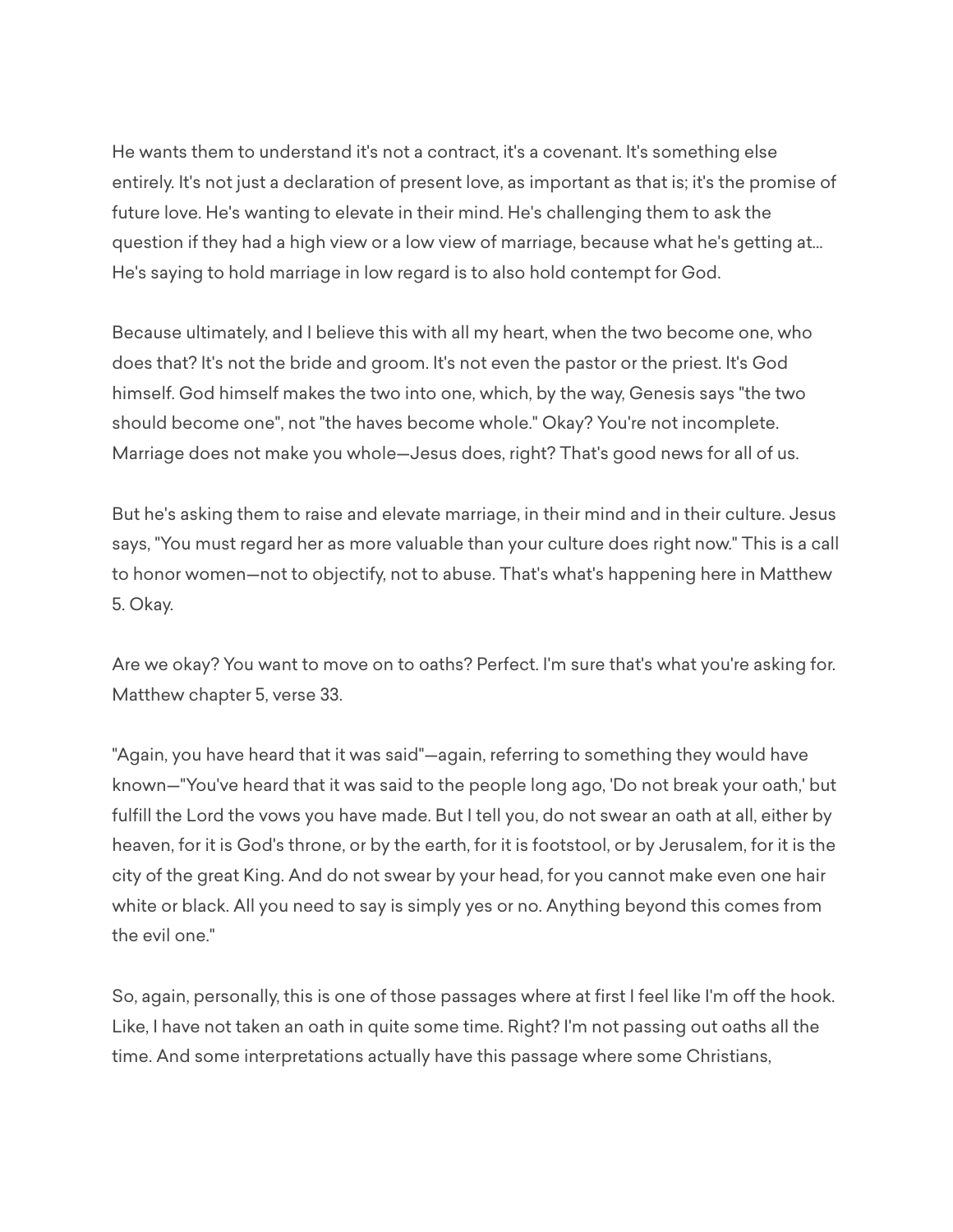throughout history, they could never testify in court because they can't swear on a Bible. Some thought it meant they can't say bad words.

Again, remember, Jesus is being hyperbolic to make a much bigger point. He's referencing Leviticus 19, if you want to dive in and read that. And part of what they were doing is they knew better than to swear by God, so they picked something slightly lower, like heaven, the earth, the Holy City, my head. Some of us might say, 'I swear on my mother's grave." Jesus is ultimately getting at: "I know what you're doing and people know what you're doing."

At this time in history, there was no DocuSign, there was no signatures, there was no fax machine, so keeping your word had huge implications. Does anyone know anyone who's always like, "I swear, I swear, I swear." Right? Or how about this experience, when someone is in the middle of a story and then they start saying, like, "Trust me, honestly, trust me." And I'm like, I thought you were being honest until you said it 17 times. What was the last 20 minutes of our conversation—was that not honest? We give away our insincerity when we do these things.

And that is what Jesus is going after. He's going after the people that thought they could bluff their way through by invoking a higher power. He's ultimately saying, "Listen, heaven, the city of Jerusalem, whatever... Who do you think owns all that anyway?" God does.

And I thought about this: why do people practice lying? Honestly, there's probably an endless list of reasons, but here are a couple that kind of stood out to me. One, to make ourselves look better, right? Like, exaggerating a story makes me seem a little cooler. I love my grandma, but one of the most common phrases that she tells us is, "Never let the truth get in the way of a good story." No? Is anyone else Irish? Yeah, like we exaggerate a little bit to make ourselves seem a little more heroic than we actually were, the circumstances a little more dire.

Two, sometimes we lie to protect ourselves from consequences, right? We know that we've been caught, or we think we've been caught, and so to protect ourselves. And third, maybe to gain something that we want, like a good grade or promotion or tax benefits.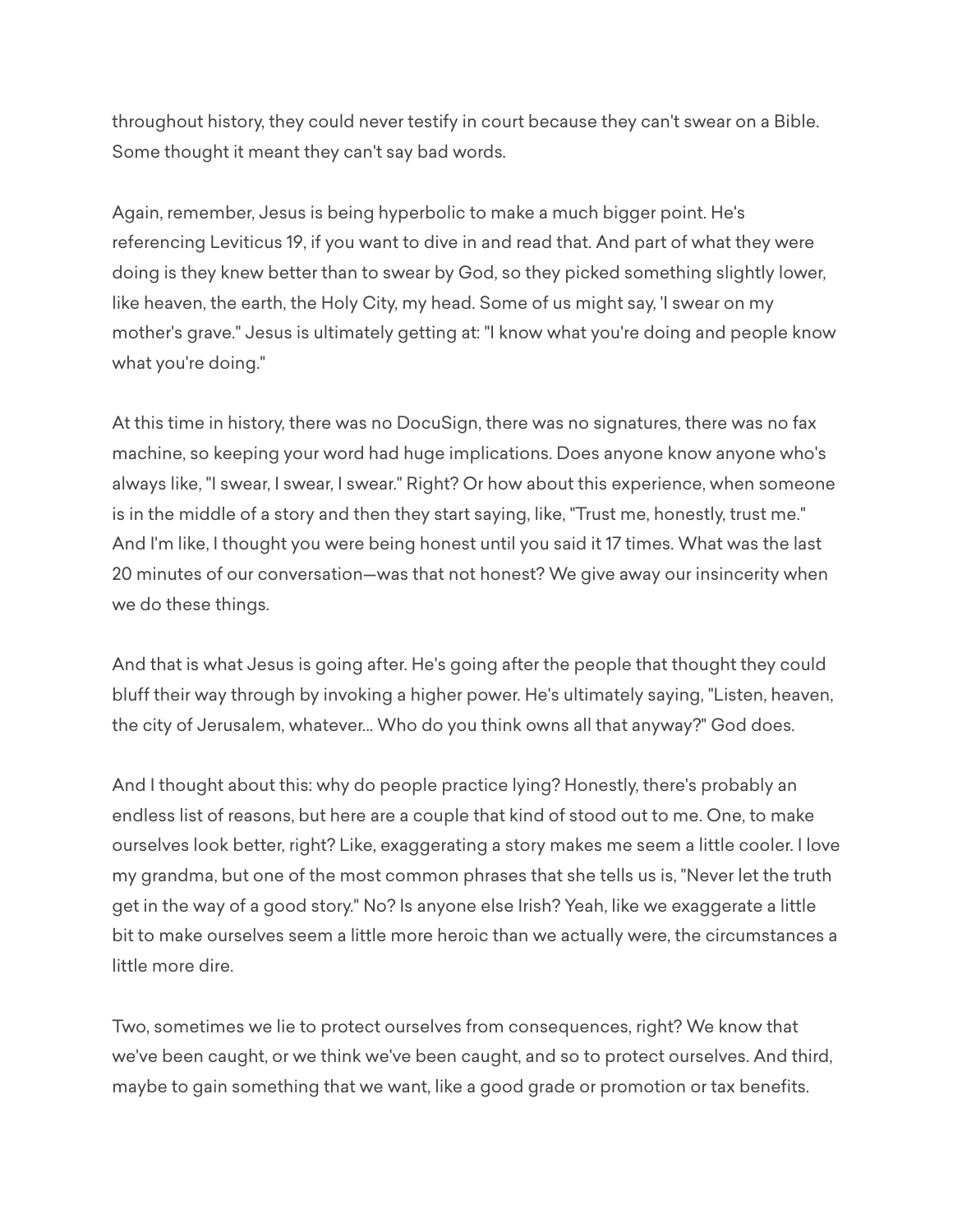Whatever it is, Jesus is saying, "Let your word be your bond." He's saying don't add weight to a weak commitment by bolstering with additional words that make you sound more committed than you actually are. If you don't want to go, tell them no. "No" is a complete sentence, by the way. This passage forces us to look in the mirror and ask ourselves: Are my words trustworthy or manipulative? Do my words support or contradict my actions? And maybe the most important one: can I be counted on for what I commit to?

We live in such a loosey-goosey time right now. Remember, like on Facebook events, it used to be like "yes" or "no". Now there's an option like "interested". You know how many things I'm "interested" in next Saturday? I'm not going to any of them. Right? Let your "yes" be yes, and your "no" be no—not just in speech, but in conduct.

James, the half brother of Jesus, echoes this sentiment in a couple of places. James 3: "Does a spring pour forth from the same opening both fresh and saltwater? Can a fig tree, my brothers, bear olives or a grapevine produce figs? Neither can a salt pond yield fresh water." A couple of chapters later: "But above all, my brothers, do not swear either by heaven or by Earth or by any other oath. But let your yes be yes and your no be no so that you may not fall under condemnation."

Now, I think this is something beautiful about the ministry of Jesus, because here he is speaking to us about faithfulness. And this is also the same Jesus who is faithful for us all the way to the point of death. And what I find so beautiful in this particular moment, in the sermon is that we were able to trust Christ, not because he simply said he would save us, but because he actually does. And here's the good news.

The good news is that Jesus died for the flaky, the irresponsible, for the betrayers, for the dishonest, for the me-centered people like me. And he also died for those who take pride in the fact that they aren't any of those things, or so they believe. Both sides, both kinds of people, both with different track records, rap sheets, whatever—he died for all of them.

Okay, now it's time to jump into retaliation. Are you still with me? All right, let's get it. Matthew 5:38.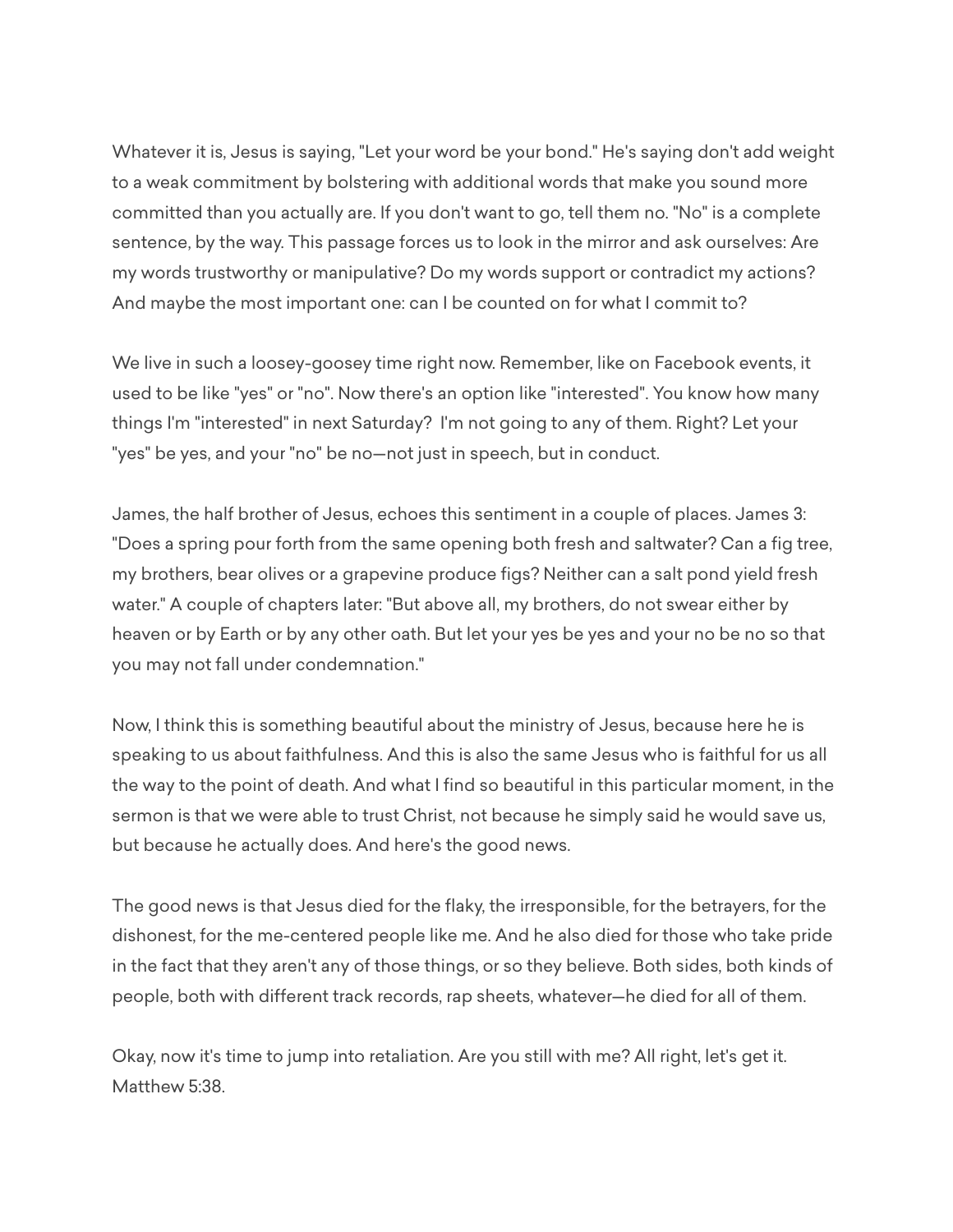It has been said that few passages of Scripture summarize Christian ethics more succinctly than these verses. But it could also be said that few passages are more misunderstood. I think that the ten verses or so we're about to dive into are simultaneously the most admired and also the most resented. So it begins here. Matthew 5, verse 38.

"You've heard that it was said, an eye for eye, and tooth for tooth. But I tell you, do not resist an evil person. If anyone slaps you on the right cheek, turn to them the other cheek." Also, anyone heard of this notion, this idea of turning the other cheek? Yes. Even if you're not a Christian or into this Bible or Jesus or church, you've probably heard of that phrase before.

Now, we don't live under an oppressive regime. So again, there's some context here. I'm going to nerd out for a while here, if that's okay. All right. So have your pen ready if it's helpful, or take a nap. And we'll see you in 20 minutes.

Each of these instances are dealing with specific cultural realities that this audience would have been very familiar with. So we have to do some translating and transposing. Now he's referring to Leviticus 24. And it's in Latin. It's called "lex talionis", which means "the law of retaliation". And it was a law intended for Israel's judges, but teachers were using it as a way of exacting personal justice. So just so that we're clear, when it was instituted, eyefor-an-eye was actually a huge leap forward. It sounds barbaic to our modern sensibilities, but historically, before eye-for-an-eye was instituted in Leviticus, the rule was, you take my eye, I take your eye and all your limbs and probably your cattle. Right? It was typical. Like we keep escalating the violence. And so eye-for-an-eye was meant to prohibit unjust retaliations. It was about retribution and vengeance.

Now, Old Testament laws actually fit into a couple of different categories. This falls under the law, the category of civil law. And it was meant to be used legally, not personally. And again, it was a huge leap forward. But Jesus says that's not enough, as Jesus often does. He says that's not the heart of the issue. And so he takes it even a step further.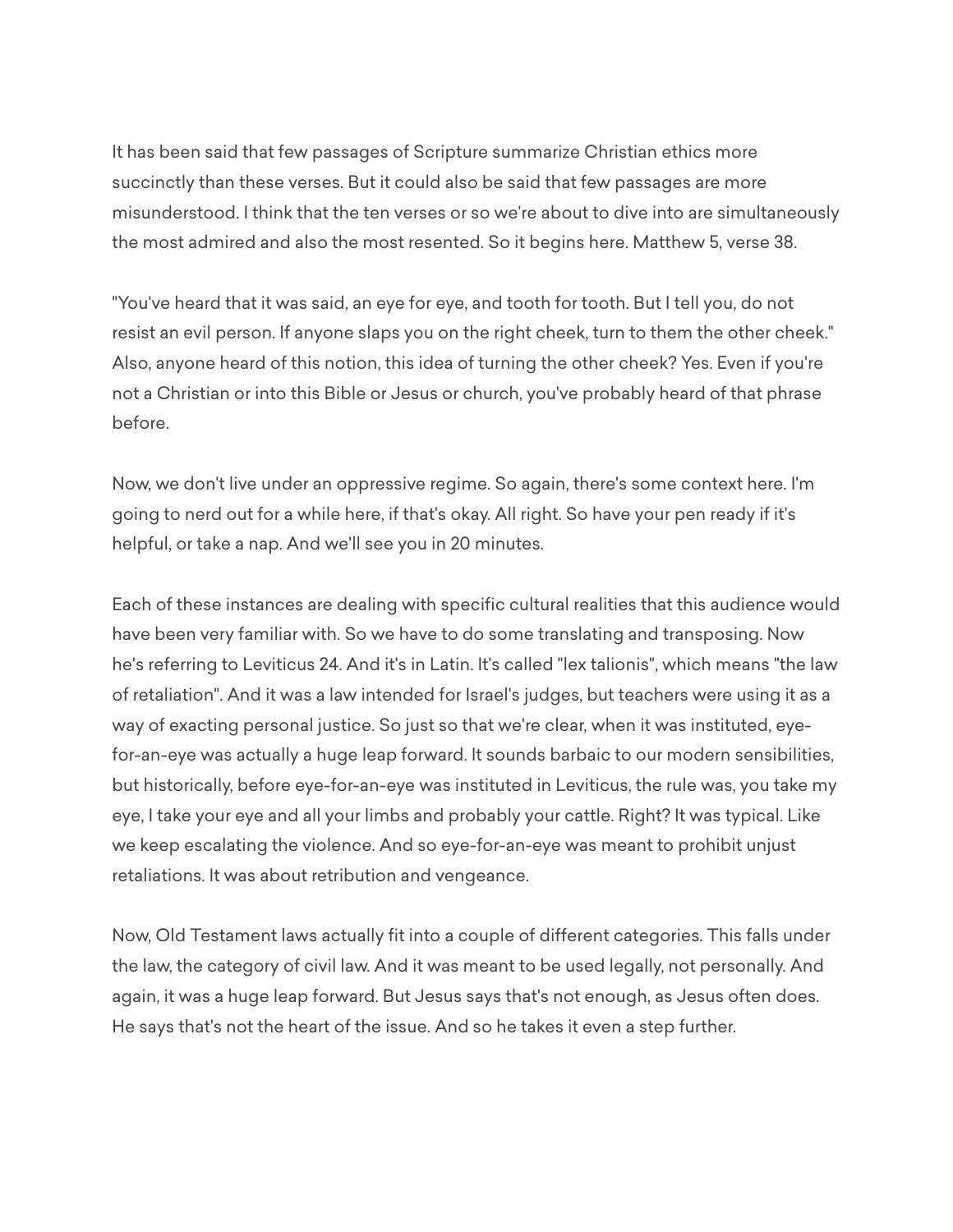Now, a quick caveat, because I actually haven't heard a lot of sermons preached on this, but I've seen a lot of abuse of this particular text: "I tell you, do not resist an evil person." Most of us are aware the Bible was not written in English. If that's new to you... Spoiler alert. It wasn't written in English. I'm sorry. And sometimes I think translations can actually be really unhelpful. This is one of those cases.

"Do not resist an evil person." Depending on how skeptical you are, some have made the case that this was translated from the King James because there was actually an attempt to subjugate the British monarchy. And so this phrase "Do not resist evil" I think is actually a bad translation because it makes it sound like Jesus is telling us to roll over and play dead, right?

We know from the life of his ministry that's not the case because Jesus is regularly resisting evil in other places. So what does that word actually mean? The word resist here is the word "antistenai". Can I say it? Let me try and say it one more time.

"Antistenai". There we go. Let me hear you say, "Antistenai". You ought to better than I did just then. One lexicon defines it as "to engage in revengeful or violent retaliation." The word "resist" here means to engage in revengeful or violent retaliation. Jesus isn't telling us to be passive—he's telling us not to be vindictive. That's a big difference. He's not suggesting that we let people walk all over us, but in full Jesus fashion, he's teaching enemy love with imagination.

He's teaching us to refuse to oppose evil on its own terms. That's what he's getting at here. So, again, this whole idea of slapping, I don't feel like just simply saying it is enough. I feel like we should model, on this platform, someone being slapped. That makes sense, right?

So I'm actually going to let you all vote who we bring up on the stage to slap here in a second. There's two people you can vote for. So if you'd like to see Pastor Craig on the stage, by way of applause, let me hear it for Pastor Craig. People are whistling. I don't know what that says about him. Okay, who thinks that should bring Pastor Stone up on stage? So I actually assumed that would be the case, and so I've already preemptively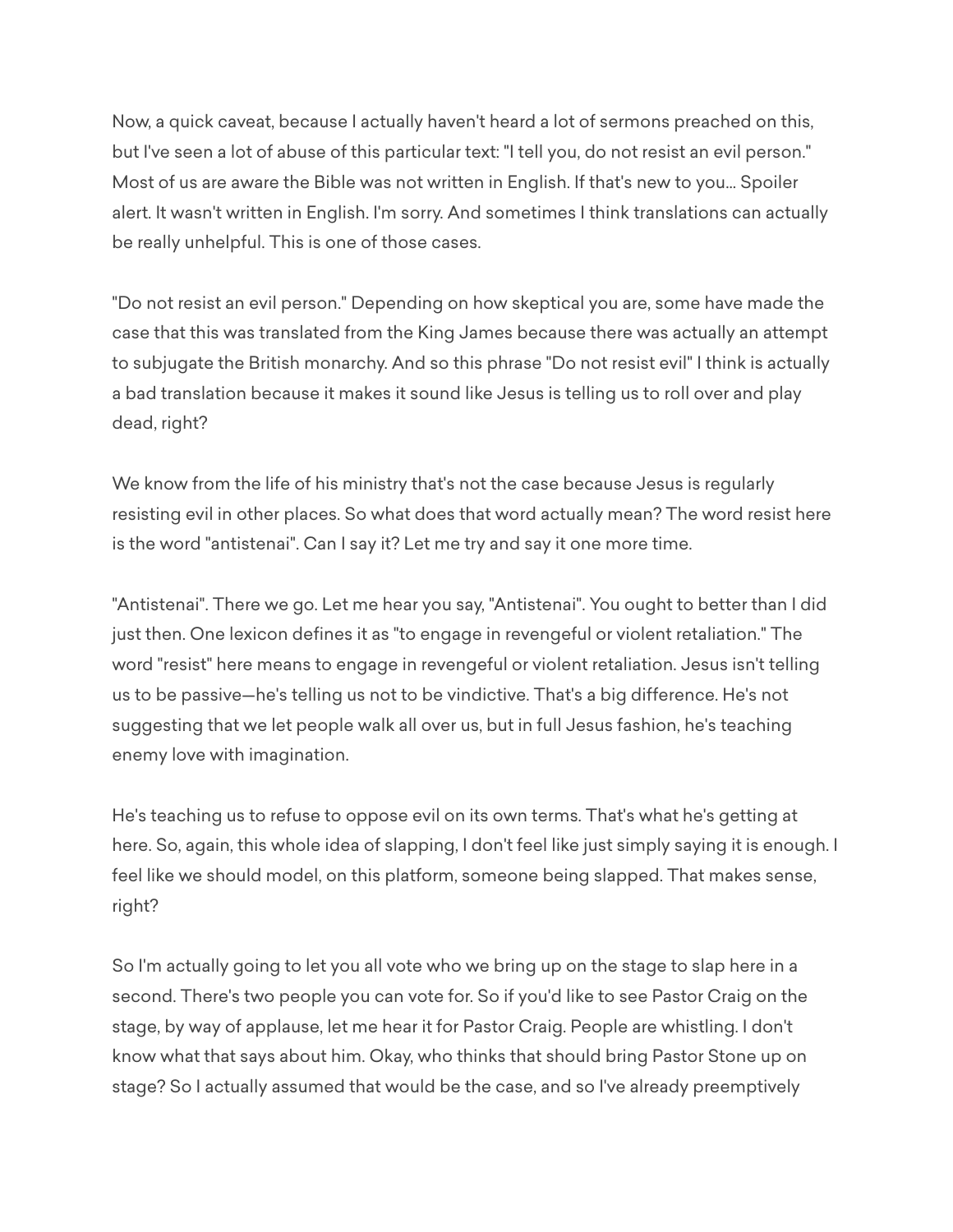asked. Pastor Stone, would you come to the stage for a second, please, wherever you're at?

There he is. Please welcome Pastor Stone to the stage. And it's a little embarrassing. We did not plan to match today. So if we could color correct this in post so it doesn't look like that. All right, so I want you to really pay attention to some of the things that are happening here. Pastor Stone, if you would face me. Okay.

So in the passage, it talked about striking someone on the right cheek. Now, what you may not know is that in this context, in a high honor-shame culture, you would only ever strike with the right hand because the left was the wiping hand. Is that too gross? In fact, if you struck someone with a left hand, in some context, you could be banished for ten days. It was a serious offense. You did not strike with a left hand at all. So when Jesus talked about striking someone on the right cheek, what would I have to do in order to strike Pastor Stone on the right cheek? What kind of hit is that? It's a backhand.

Now, again, we don't love backhand, but I think there's some context that we miss because a backhand was not just simply meant to injure, it was meant to shame. It was a strike not for an equal, but a subordinate. This is like an abusive master to a slave, an abusive husband to a wife. It was not just simply meant to harm them. It was meant to put them in their place. So imagine this, right? I'm not really going to hit him. Some of you are waiting with bated breath, like your phones are out. Don't tag me, whatever you do.

All right, so I backhand Pastor Stone. And Jesus says what you are to do now is not fight or flight. It's not punching back, and it's not running and cowering. What does he say to do?

He says, turn and show to him the other cheek. Now, what is so striking, especially standing right here, if Stone is to turn and show me his other cheek, what does he have to do first? He has to look me in the eyes, is what he has to do.

He has to look me in the eyes as now if to say to the abuser, "Listen, you can harm my body, but you cannot take my dignity. I am made in the image and likeness of God, and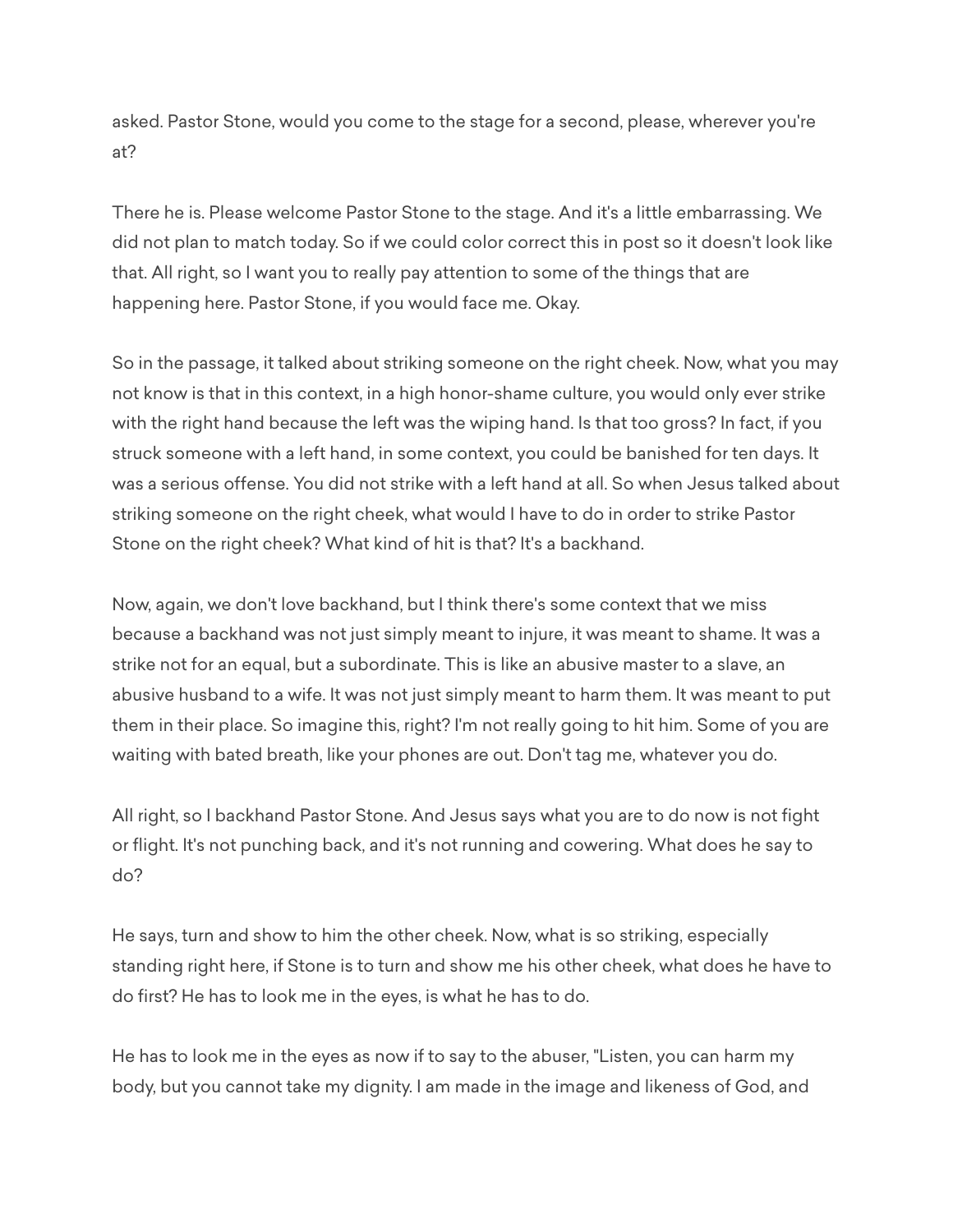whatever you do to me physically cannot be taken from me spiritually." He's now forcing the abuser to confront him as an equal. So if he shows me his other cheek, my only option now, because I can't hit with my left, is to punch him, to strike him as an equal. It's as if to say, "You can try and shame me in front of all these people. You can try to denigrate me. You can do all the things you're trying to do to put me in my place. But nothing can take the fact that I was made in the image and likeness of a God who loves me and sees me. You will not shame me. You will not diminish me."

That's what turning the other cheek does. Can we give it up for Pastor Stone, please, for modelling so well? By turning the other cheek, it made the abuser look them in the eye and the abuser could now only hit them with the fists as an equal, which does two things: it forces the abuser to think twice. One: "I just hit this guy. Now everyone's watching. Am I going to hit him again? I'd start to look bad."

It also says, "I refuse to escalate the violence because I care about you, even though you're my enemy." By turning the other cheek, it's saying, "I'm a human being made in the image and likeness of God, and you cannot destroy that." You make sure the person looks you in the eyes and sees your sacred humanity.

Can you imagine the courage and the self restraint that would actually take to do? What would that look like to witness? Jesus here is not talking about retaliation or retraction. He's painting for us a beautiful third way.

Anne Lamott says it this way: "Forgiveness means it finally becomes unimportant that you hit back." Forgiveness—true forgiveness, by the way—it finally becomes unimportant that I don't actually have any need now at a cosmic, ontological level to hit you back to get even.

He goes on in verse 40: "If anyone wants to sue you and take your shirt, hand over your coat as well." Again, in our context, that seems really odd. But in Jesus' day you could take someone to court for your shirt, but it was illegal to sue someone for your coat. The reason was because your coat—picture not just like a coat, like a parka or windbreaker, picture like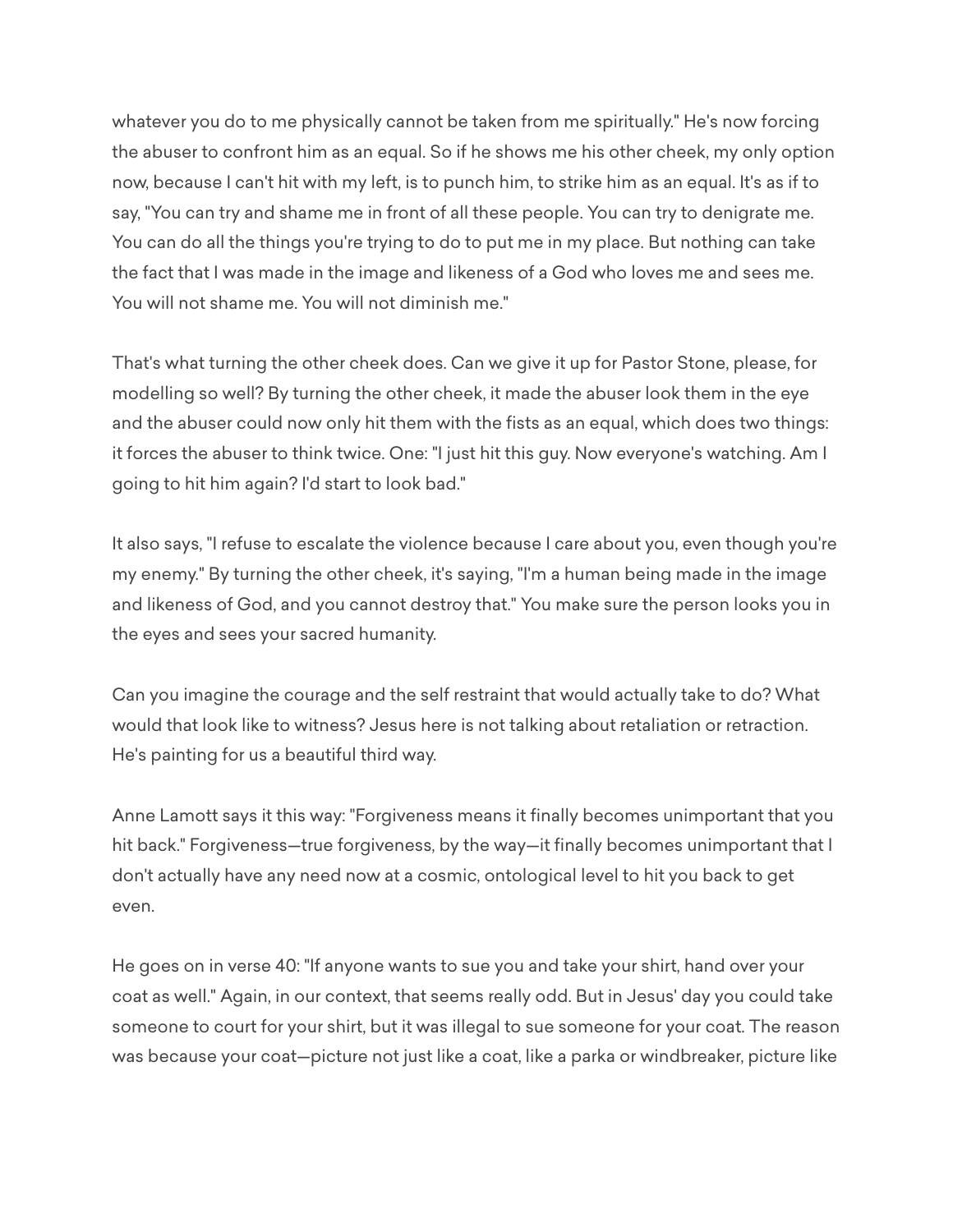a robe—that was your last line of defense. That was the only protection you had at night when it got cold. And only the poor were subject to this kind of abuse.

The poor person, having nothing at all, could be taken to court for their outer garments. So Jesus is telling impoverished debtors who have nothing but the clothes on their back to strip naked and expose the greed of the repo man. He's saying, "Give of your own volition. Expose their grief, their oppression, their ruthlessness."

Now, nakedness was actually taboo for the Jews, but the shame fell less on the naked party and more on the person who looked on or caused the nakedness. This is the beautiful, brilliant way of Jesus... It's kind of Jesus' way of saying, "You want my shirt? You can have it. In fact, take my undies too. There you go. You clearly need it more than I do, right?"

Again, imagine watching that scene unfold. It's a way of saying, "Listen, you clearly need this more than I do. But you cannot have my soul or my dignity." It was also an expression of Kingdom generosity. "You see me for my shirt, I'm going to go even further." It doesn't respond in a counter suit. He almost looks at the person, suing them with pity, with compassion. "I can't imagine what it must be like to be in your position now."

Ideally, a suit would never be necessary. A man would often pledge his tunic as security on a debt and then pay the debt when it came due, and the lien on his tunic would be released. But Jesus says, if you mess that process up and someone actually has to sue you to get what they have coming to them, go out of your way to make it right. Do more than what is required of you in that moment. This is the spirit that Zacchaeus showed when he became a follower of Jesus and he said to Jesus, in Luke 19, "If I cheated anybody out of anything, I will pay back four times the amount." We, as Christ followers, followers of the way, ones who live in this Kingdom, need to follow Zacchaeus' example.

When we offend someone, when we find ourselves to be in the wrong, we need to do more than is required to make it right. To get really personal... for some of you, your boss is a legitimate bully, right? Some of you, your place of employment might be oppressive or insensitive. When that happens, do more than is required. Will your boss notice? Maybe. I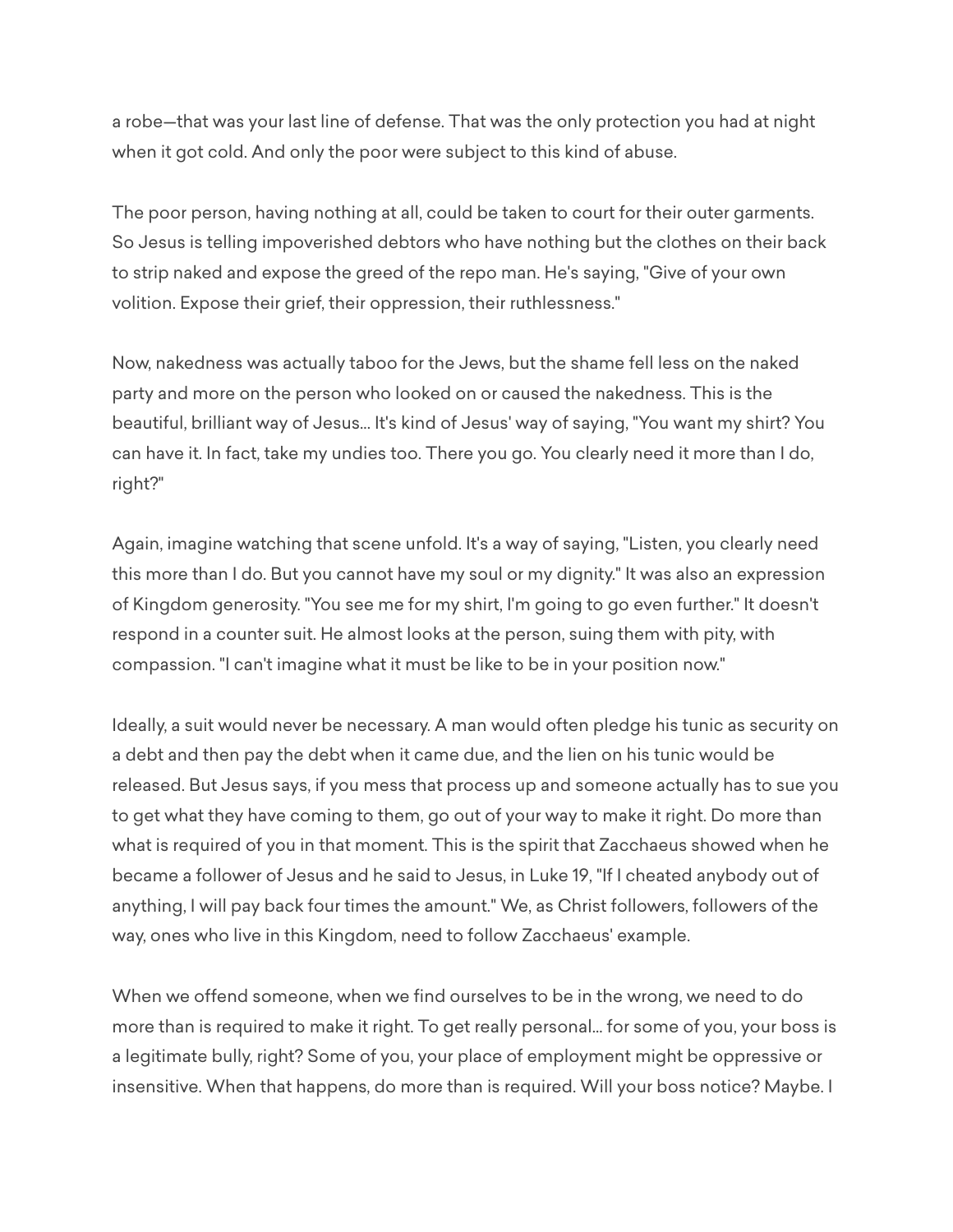don't know. That kind of kindness, that kind of Kingdom generosity, it might not ever change them, but I guarantee it'll change you. You might not ever see the needle move in any direction with those people, but I guarantee it will change you to do more than is required of you. Because we serve a different master. We live in a different Kingdom.

Moving on. Verse 41. "If anyone forces you to go one mile, go with them two miles." Again, we're in the era of power walks and stuff, and that feels weird. Who would force someone to go walking with them—to take them hostage to go for a stroll, a walk? That seems really odd. So first we have the personal attack, then we have a legal attack. This one is an attack on convenience.

Now, under Roman law, it's specified that civilians had to walk one mile. Keep in mind, there was no humvees or anything. So the soldiers had these heavy packs. And so at any time they could call on a civilian to walk with them one mile. Now, this is just conjecture, but I imagine the exchange going something like this. The soldier would say, "Carry this, you Jewish scum." I can't imagine they were asking very nicely. And I imagine often the response was, "Fine, you Roman pig. But not a step further." Right? And you're like counting steps, and as soon as you get to a mile, you would slam the pack on the ground and you would walk away.

Or you could fight back. There was a group called the Sicario. It was a group of Jewish extremists, and I think it simply just translates to "dagger men". And they would sneak up on these soldiers and slit their throats and then slink back into the darkness. And in fact, going a second mile was an infraction of military code. It would be absurd for a Jew in particular to befriend an occupying soldier and then want to walk an extra mile with them. It's a beautiful scene to imagine a soldier asking, or maybe more appropriately, demanding for his backpack after a mile and the person insisting, "I'm going to go an extra mile with you. I'm going to walk with you."

Going the extra mile now is like cliche, right? I imagine a lot of us had it like watercolored over our living room couch or something like that. But it would have been scandalous in the first century. This would have been unheard of. And again, it might not do anything for them or it might break the chain and pattern of abuse. It might break this myth of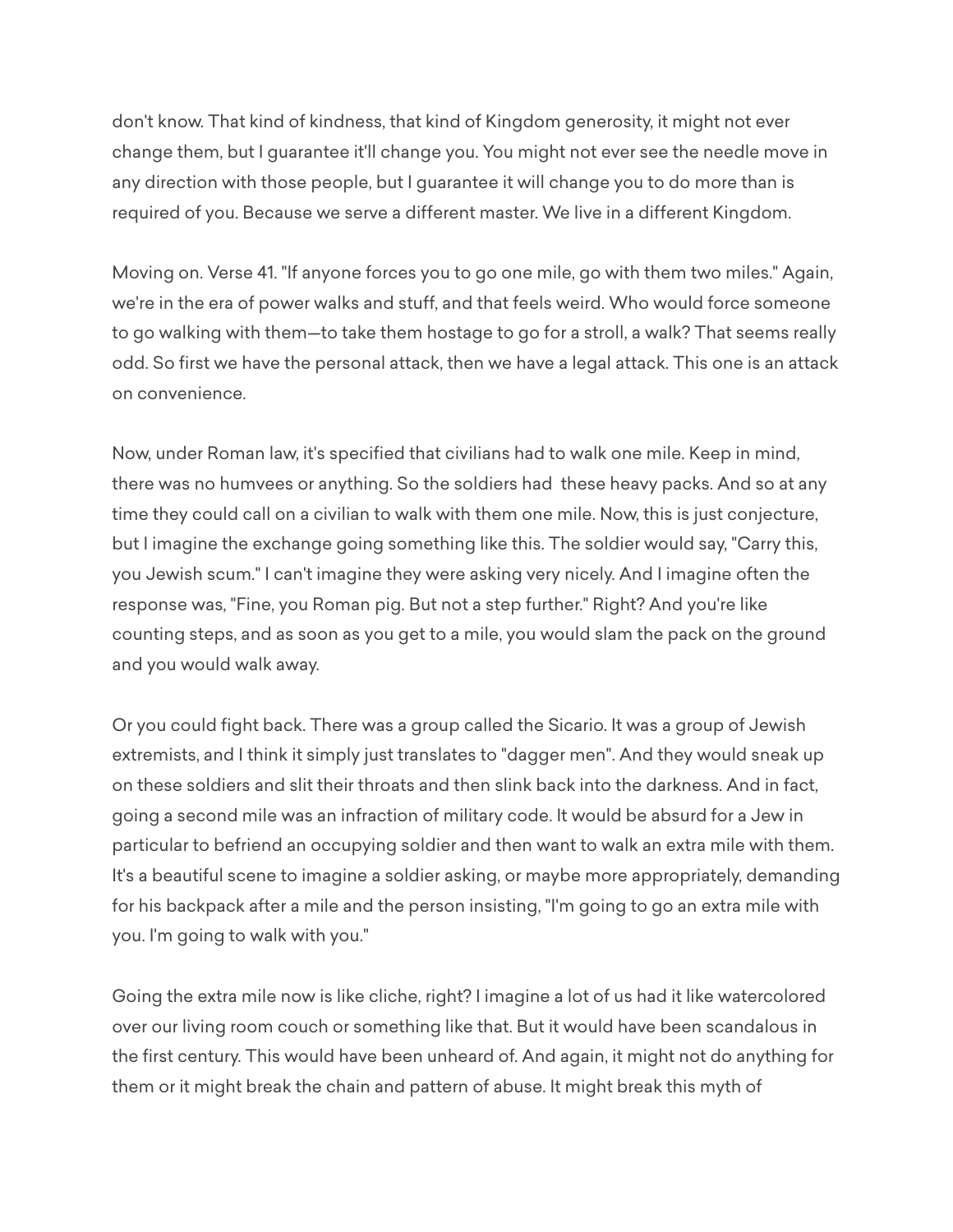redemptive violence, that if I can do the bare minimum, if I keep one-upping the violence... This is the Kingdom-heart of God, seeking the blessing of those who would use their authority to manipulate and control because we are a part of a different Kingdom.

If you have a job or a marriage or kids or friends or neighbors or have left your house ever, I guarantee you will have some opportunity to live this principle out. And then he goes on, as if that's not enough, verse 42, "Give to the one who asks you and do not turn away from the one who wants to borrow from you." It's essentially saying, how important is treasure here if I'm laying up treasure in heaven? It's the recognition that everything I have is a gift on loan to me in the first place. The question for the Christ follower isn't, "God, how much of my money do I have to give?" The question is, "God, how much of your money do I get to keep? It's all yours." Not just money, by the way. Every breath, every talent, every gift, every resource, everything we have is a gift on loan to us.

The Kingdom-heart practices generosity because I'm not bound by my possessions. I own my things, but they don't own me. And it looks at the soul of another and says, "You, as a soul made in the image and likeness of God, are more important than these things." In Jewish custom, it would be normal to give to your friends. But here Jesus is saying this person doesn't even need to be your friend. This could be a stranger. And I get all of the pushback. I get all the questions that we ask. What if they don't use it wisely? I get all of that.

I can't help but wonder, though, that when we do that, sometimes we're admitting that those things own me more than I own them. We need this kind of imagination, this third way of Jesus. And Jesus abhors passivity and violence. So he carves out this third way that is neither submission or assault, neither fight or flight.

Now, this is a teaching not for the empire—it's for followers of Jesus, followers of the apprentices of Jesus. And the problem is, I think for so many of us, our imaginations are captive to the ways of escalating violence. Can we just be honest? We all love a good revenge story, right? I imagine why there's like 37 John Wicks. There's something innate in us that loves to see how the bad guy got his due.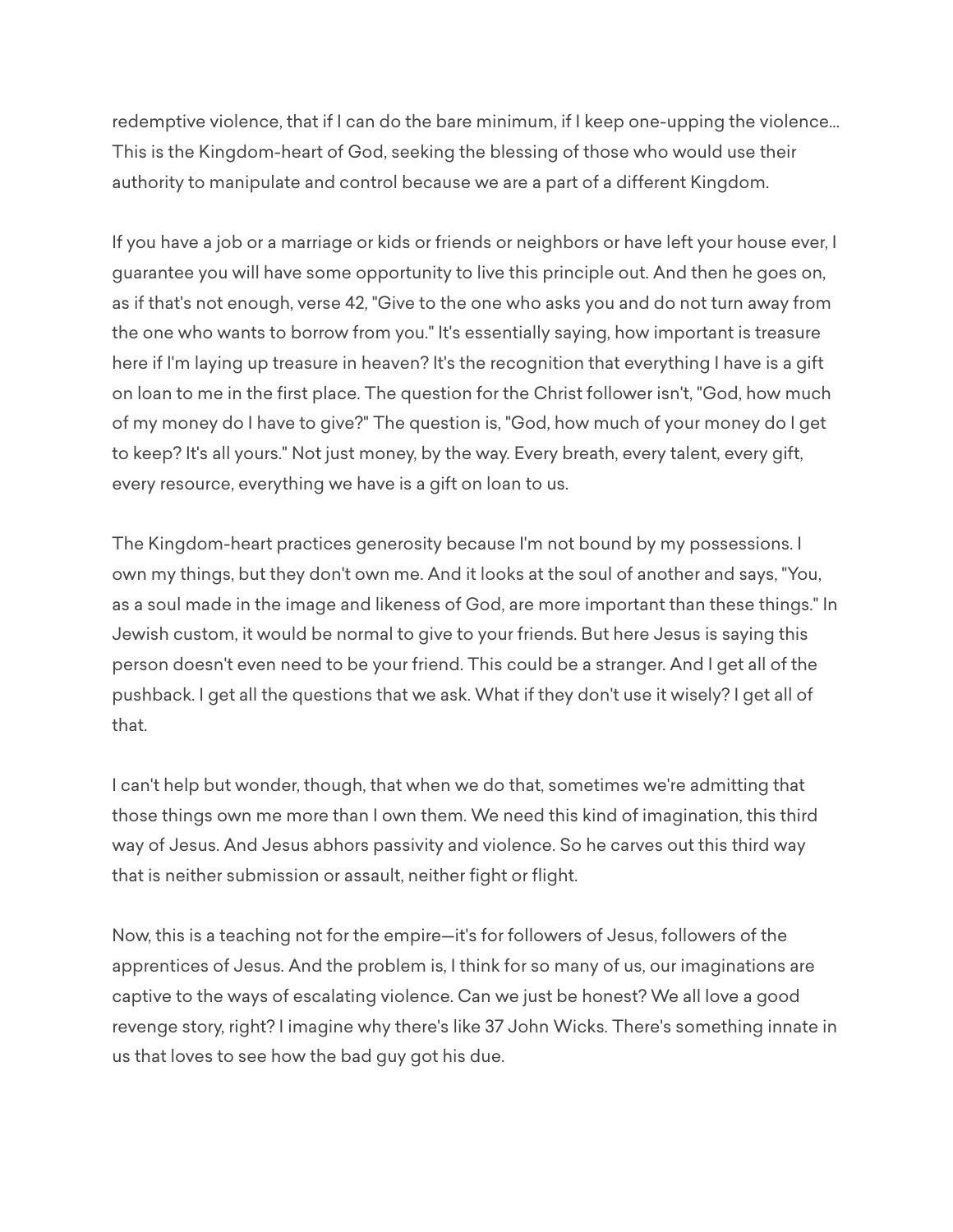But Jesus is opening our imaginations. He's forcing us to reject the easy, binary, either-or trap that the world regularly puts in front of us. Does anyone know what I'm talking about? It's always, "If you're not for me, you're against me. If you vote, talk, act, think, believe differently than me, then you're dead to me."

The world continues to perpetuate these easy, binary, either-or categories. And Jesus says, "No, no, there's a third, beautiful way." Now, I know when it comes to conversations of violence or retaliation, again, much like divorce, that for many of us, this is not a hypothetical scenario. It's not such a word study. It's deeply emotional. My guess is many people even listening to me now, your emotion might be anger. Your emotion might be shame, or guilt, or confusion. And I don't have time to get into all of the implications.

But let me just say this is what I love about this church. This is a safe place to work these things out, to be in community, to dive deep, like, "Okay. What does it actually mean to pursue this radical third way of Jesus? How does it actually work with my line of work or my background or my context or my wiring or my policies? What do I do then?" If you'd like another book recommendation—there's two book recommendations in one Sunday, which is too many—the book "Fight" by Preston Sprinkle. I highly recommend that to you if you're interested in this third way of Jesus and what that could potentially look like for us, in the here and now. I highly recommend it to you.

And so I'm going to end now with maybe the most difficult part. And I'll be honest, I've been almost grieving this part of the sermon, knowing that I know this is where Jesus loses a lot of us. I know that. But as your pastor and friend, I beseech you to at least consider the words he says here in verse 43. Jesus says, "You've heard it said, 'Love your neighbor and hate your enemy.' But I tell you, love your enemy and pray for those who persecute you, that you may be children of your Father in heaven. He causes the sun to rise on the evil and the good. He sends rain on the righteous and the unrighteous." How good is that? The righteous and unrighteous, they still get sunshine and rain.

"If you love those who love you, what reward will you get? Are not even the tax collectors doing that? And if you greet only your own people, what are you doing more than others. Do not even pagans do that? Be perfect, therefore, as your heavenly Father is perfect."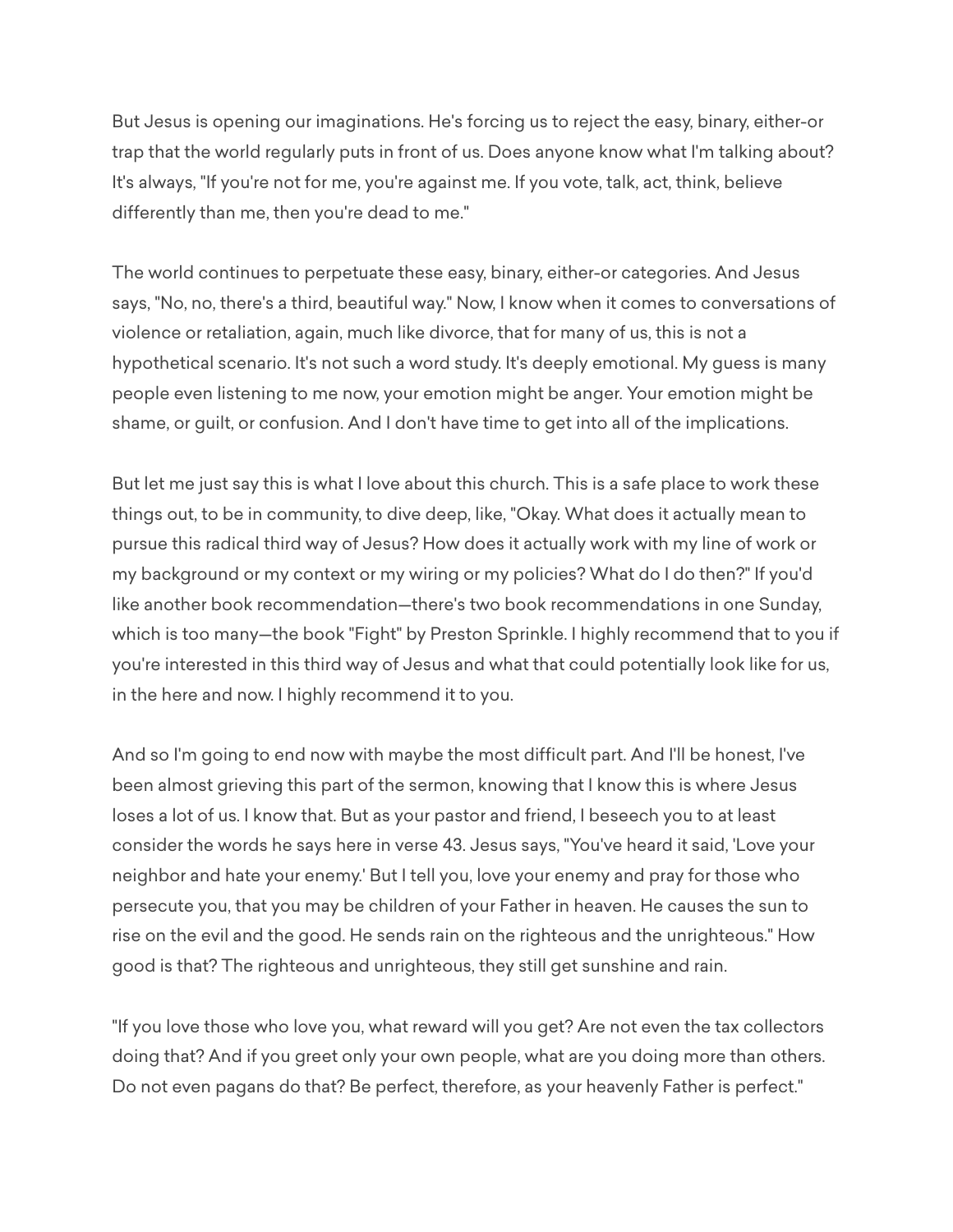Now again, Jesus is referring to Leviticus 19:18. It's also quoted in the Great Commandment, as many of us know. And the question that was often raised in a first century context is, "Who is my neighbor?" Right? And the common answer was, "Other Jewish people like me." In the pretty famous parable of the Good Samaritan, there was actually a version of that that existed before Jesus told it. And the third character in the story was your common everyday Jew. So you had these two religious people that didn't care for the person.

So who really was a neighbor? Your common everyday Jew. And Jesus inverts all of that and makes the third character the Samaritan, which would have been scandalized. But the question remains: "Who is my neighbor?" Now you might be thinking, "Wait, he says, 'You've heard it said, 'Love your neighbor and hate your enemy.' Did I miss the 'hate your enemy' part in the Bible? I don't remember that being in there." It's actually not in there. What he's addressing here is something that had become a Jewish idiom. It was a case of inference. The inverse of "love your neighbors" is "hate your enemy."

That was just what they began to believe and practice. He said, "You've heard it said" that's actually not even in the text. Now, the word enemy is the word "ekthron", and it means "any and all people you don't get along with". Can anyone think of any names or faces right now?

Personally, politically, professionally... We need both. Now, I love what he does here. He says, "You've heard that it was said, 'love your neighbor, hate your enemy.' But I tell you, love your enemies and pray for those who persecute you." It begins singular, but he moves it to plural. Don't just pick that one person that you consider an enemy. He opens the gate. And love, by the way, does not equal tolerance or niceness or feeling warm-fuzzies or sentimentality. It's way more beautiful than that. It's way deeper.

The word "love" here is the word "agape". And agape is a love of the will. It's to will another person's good ahead of your own. Because some of you are thinking of an enemy right now, and you're thinking, "I can't ever imagine feeling warm-fuzzies towards that person," you might not ever actually. That might not ever happen. That's not what he's talking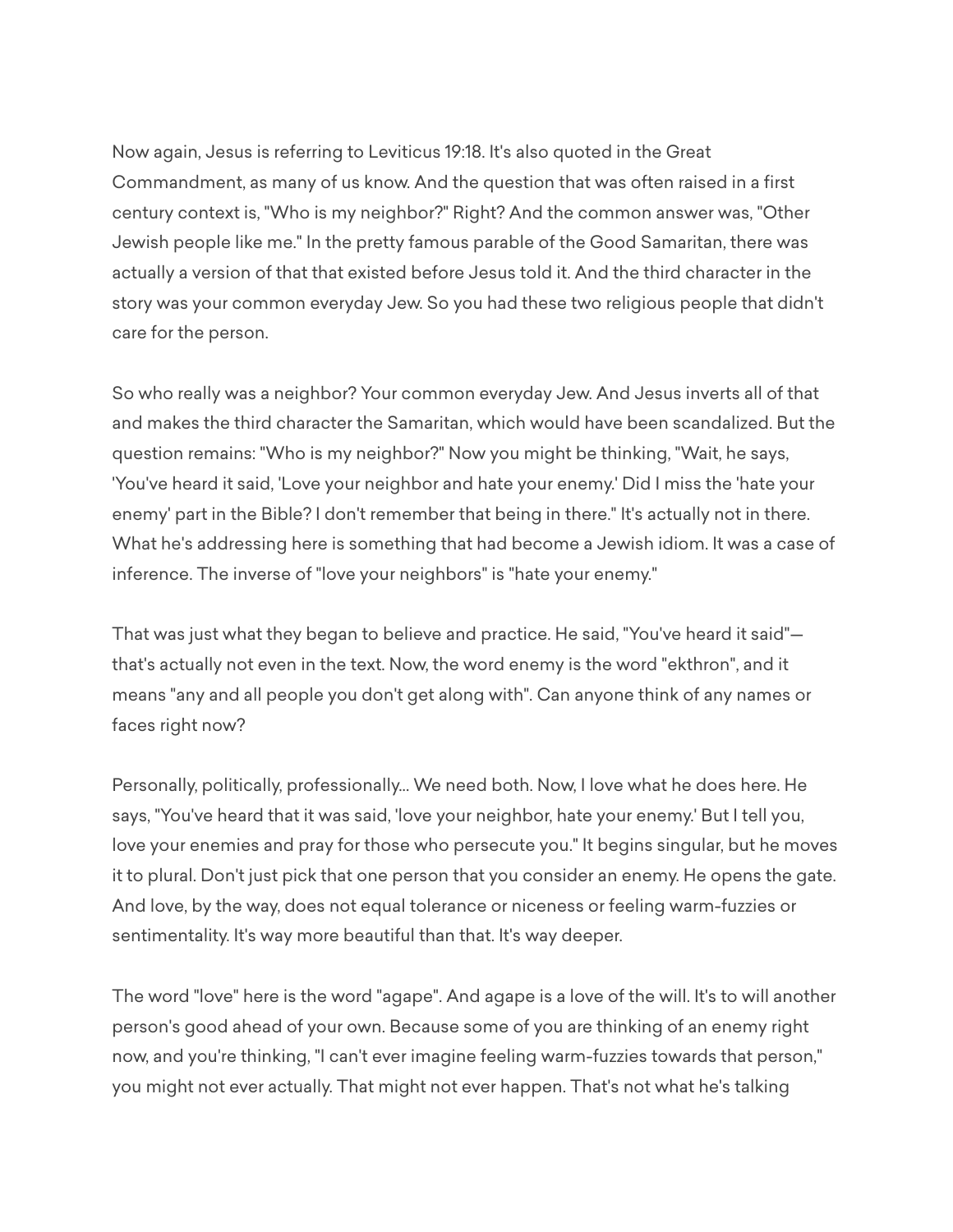about. Agape is a love of the will. William Barclay defined it this way: "unconquerable benevolence, invincible goodwill." Unconquerable benevolence, invincible goodwill.

And just so we're clear, loving your enemy is not pretending that their behavior doesn't matter. That's not the case. But we love them unto God's formative purpose. "Embrace" does not mean "endorsement". I think we sometimes get in our heads, like, "I've actually loved them. And people might think that I'm in that camp or in that party, or like I subscribe to their particular beliefs." Where does that idea come from? "Embrace" does not mean "endorsement" at all.

And look at the disciples. This is what I love about Jesus. You have Matthew, who's a tax collector who took more taxes than he was supposed to, representing the government and power. And you have Simon, who was a zealot who wanted to violently overthrow that government. Jesus calls both of them to be homies. Modern translations, "disciples." Let's stick with "disciples"—to be disciples. He's saying, "There's something more important than our political affiliation, and that thing is our citizenship in the Kingdom of God."

But how, Jesus? How do we do that? His first suggestion? Pray for them.

Listen, I'll be honest. It is really hard to keep hating someone if you're actually praying for them. Maybe a question we could ask is, "Have I prayed for this person half as much as I've criticized them?" Pray over that person. Whatever you pray for yourself, for your marriage, for your kids, for your favorite people... Pray that over them and see if over time, your heart doesn't begin to change. Pray for the good of your enemy. Yes. Pray for repentance and transformation and healing. Don't pray for their demise, though.

Don't be like, "Pray for your enemy? Got it. I pray a piano falls on their head this afternoon." Right? That's not what he's talking about here. He's talking about praying for their wholeness. Jesus tells us to love our enemies and to pray for them. And they're not two different commands. They're linked. Can we see that one of the main vehicles by which we love our enemies is to pray for them?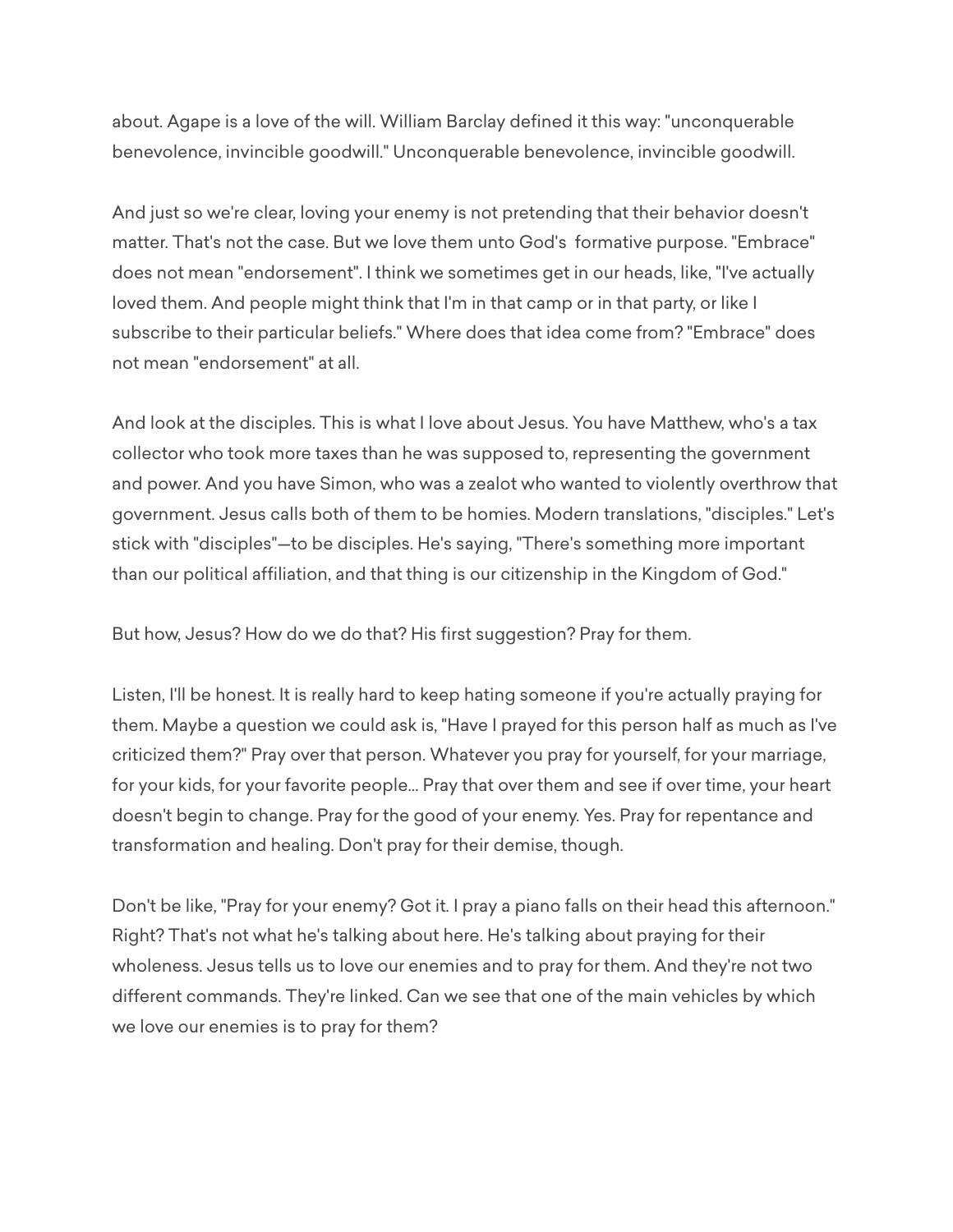Because in that sacred act, the Lord transforms our heart. This is so foreign to how we actually react. And this is what I find so beautiful. In verse 45, it says, "that you may be children of your Father." That's the why.

Why should I live like this? That seems insane. That doesn't seem practical. Why? That we might be children of heaven. Why do we love our enemies? Because that's what God is like." While we were still sinners." When we love our enemy, we become more like our Father.

It makes me think of a story of a man named Daryl Davis, who was a black piano player, and he began befriending members of the Ku Klux Klan, just having lunch with them, having coffee with them. Over the course of years now, dozens of these men have surrendered their robes, their Ku Klux Klan ceremonial robes, to him because they found a better way. And the backlash on both sides has been bizarre. "You can't have coffee with them. You can't have lunch with them. Are you serious?"

Think about the criticisms that people always had for Jesus. "Your Rabbi eats and drinks with those people." Their issue, by the way, wasn't that he was serving them. It's that he was associated with them. And the invitation of Jesus is not charity—it's family. There's a difference. When we love our enemies, when we pray for those who would want to do us harm, we become more like our Father. If you only love people in your nation, tradition, style, camp, ethnicity, class, party, denomination, you're no better than the tax collector or the pagan. This is why the religious people got so mad.

So the answer was verse 48: "Be perfect, therefore, as your heavenly Father is perfect." That's your action item for this week. Go be perfect. See you guys.

Yeah, maybe you're thinking, "Okay, what am I actually supposed to do with that?" That's the climax, by the way. Remember, that's the climax of enemy love. The word perfect is the word "telos", which means "complete, whole, mature, full development". It means to reach an intended end or completion. In other words, a person is "telos" if he or she fulfills the purpose for which they were created. And I don't mean to be too reductionistic. The end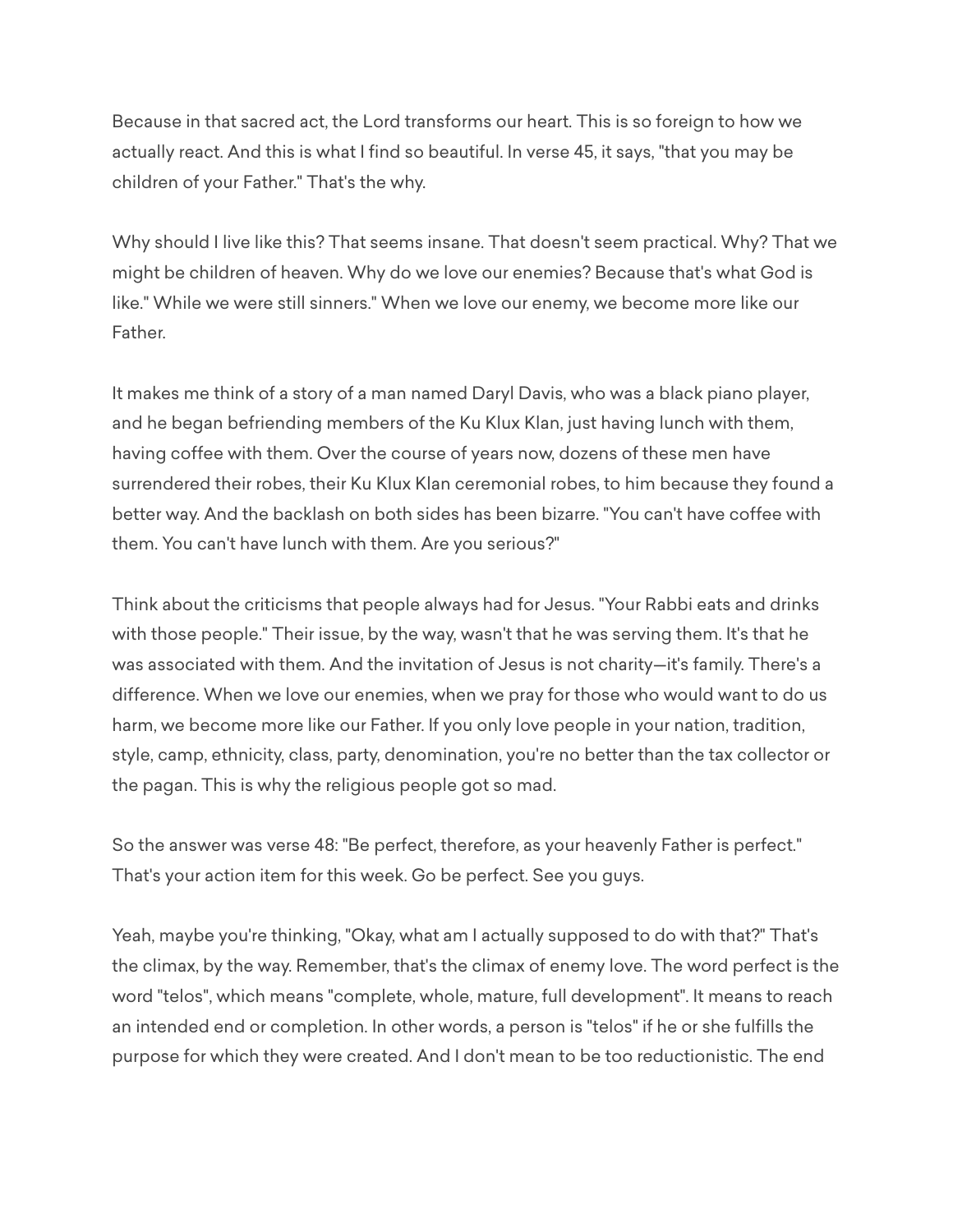goal of apprenticeship to Jesus is to become more and more like Jesus. That's the aim, not just to check more theological, doctrinal boxes.

The litmus test of being like Jesus is enemy love. The litmus test, the barometer of "Am I actually being with and becoming more like Jesus?" Is how do I actually treat people who would do me harm that the rest of the world overlooks? The Apostle Paul says in Romans 5: "But God demonstrated his own love toward us in that while we were yet sinners, Christ died for us." When we were still enemies, when we hadn't got our life together, we hadn't joined a small group, we hadn't started tithing—none of it. While we were still sinners, while we were still caught in our sin.

1 John 4: We love, why? Because he first loved us. That's the beauty of the gospel. It's not about us leaving here and trying to be better at loving people. It's recognizing that while I could do nothing to earn, deserve, or merit God's favor, his love, his affection, his acceptance... He comes after us again and again and again. And so the question you might be asking is, does that actually work?

Does that actually work? How does Jesus win us over? Through self-sacrificial, crossshaped, suffering love. And whether it works or not, it's the way of Jesus.

And I'll be honest, in the short term, it might not look like it's winning. It might not look like it's working, but in the long term, it absolutely will. Jesus does not promise that our life will go well for us. Look what happened to Jesus. Honestly, living like this led him to a cross—a shameful, brutal, embarrassing execution.

Jesus's invitation is not a safe, secure, middle-class, suburban existence. It's to love those that the rest of the world says are not worth your time. In fact, prior to Constantine, "Love your enemy" was the most quoted verse in all the Bible by the Church fathers. And yet somewhere along the way, we've sort of reasoned it out and we've explained away how Jesus couldn't actually mean that.

Friends, "love your enemies" was not hyperbolic. It was not metaphoric. And it was not a suggestion for those who were living in the Kingdom. So if we were to love our enemies,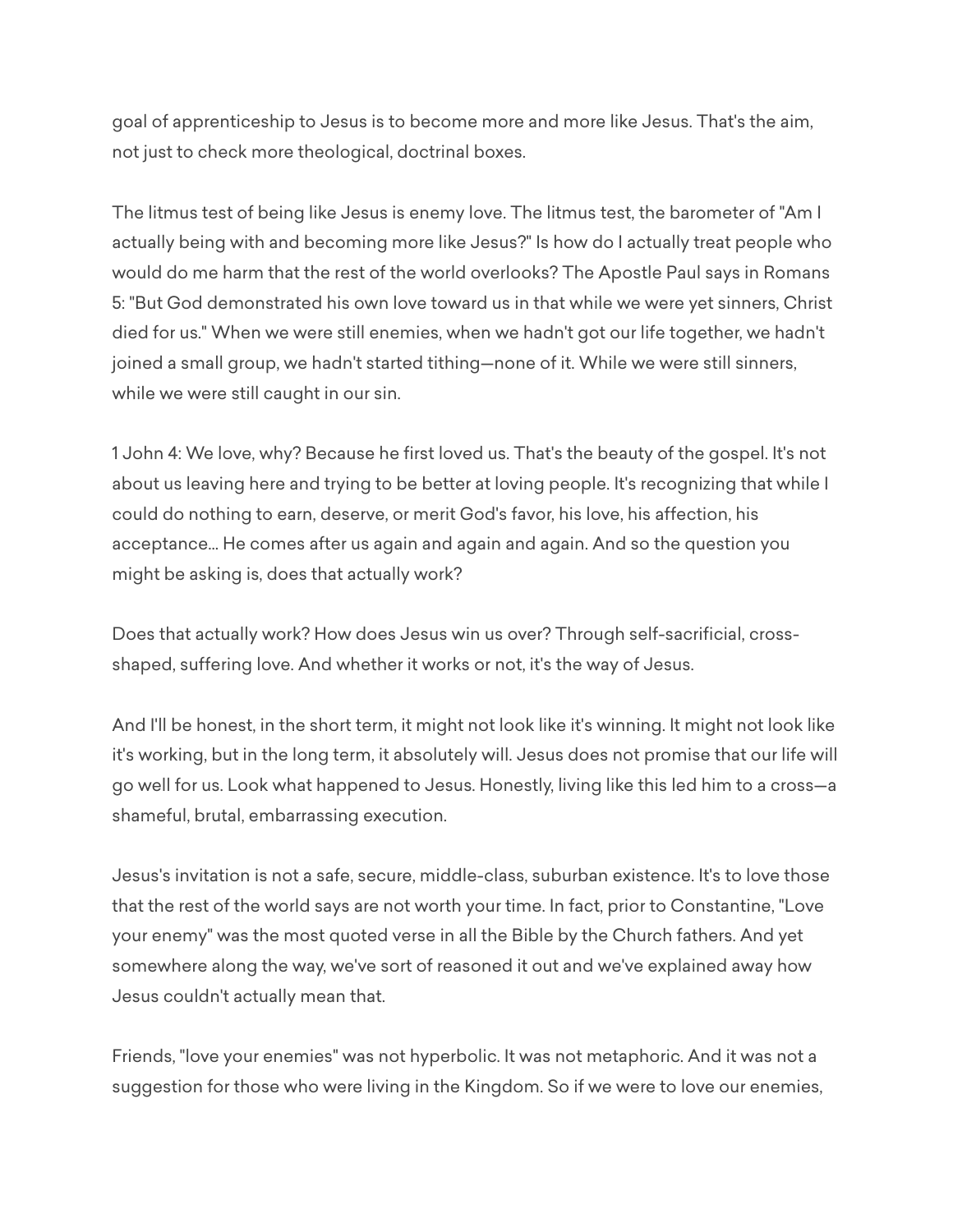maybe ask these questions: one, who are my enemies? And secondly, what am I doing to turn them into neighbors?

We are never more like our Father than when we are actually loving those who don't love us, when we refuse to retaliate, even if the other person is wrong, when we seek to make restitution for our wrongs, when we respond to mistreatment with kindness, when we extend generosity to all that need it. That's how we show this love. Because ultimately, how does Jesus defeat his enemies? By dying on a cross? That's how he did it.

We all fall under the grace of the Kingdom, which means we can look into the eyes of a Centurion and see not a beast, but a child of God. We can look into the eyes of a tax collector and see their true poverty. The gospel frees us to look into the eyes of someone we hate and see the One we love. This is less about commands or laws. It's an illustration of a life shaped by the Kingdom.

Because ultimately, I only love God as much as the person I love least. That's what Jesus gets after. "What you do to the least of these, you're doing to me. What you're doing to the person you perceive to be your enemy, you're doing to me."

You only love God as much as you really love the person you love the least. That's what he's getting at here. And we can do this—we can live with this kind of love, not because we learned a new set of skills, but because God first loved us and comes after us.

I'll close with this story. There was a writer named Max Lucado, and he tells a story about this big, buff, muscle-bound guy. Just picture me. That'll help you. Your laughter hurts. And this guy named Daniel, and he was, like, massively swindled by his brother in a really brutal way. And he vowed that if he ever saw his brother again, he'd break his neck. That was the animosity. That was the anger. That's what was there.

Well, a couple of months later, this dude Daniel, has a radical encounter with Jesus, like a Holy Spirit upside-down, and he becomes a Christian. And yet he recognizes, "I still can't forgive my brother." There's this one piece that he's holding onto. And then one day, randomly, he spots his brother across the street. This is what Daniel describes.